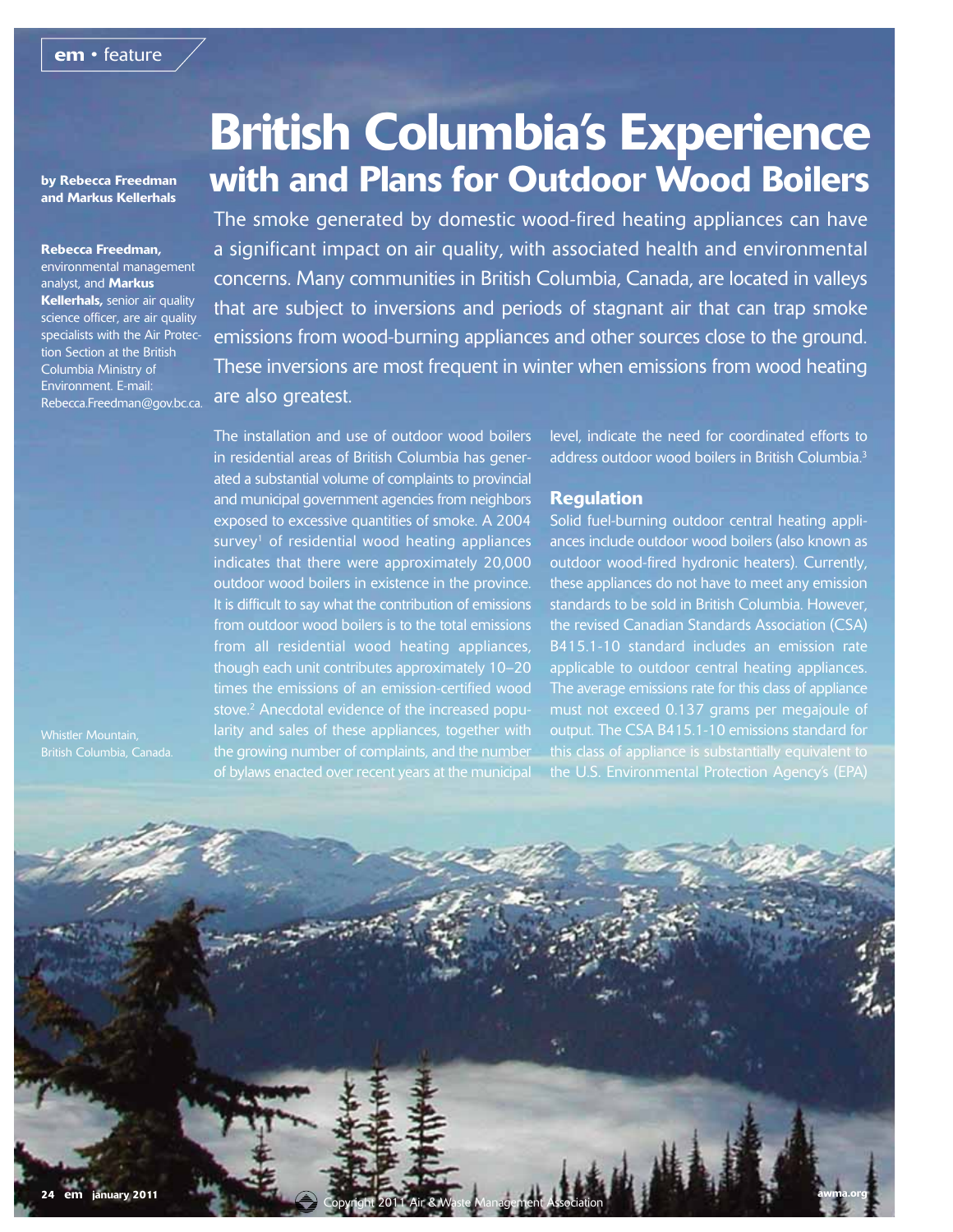### voluntary Phase 2 Hydronic Heater Program (the "White Tag" program).

In British Columbia, both the provincial and local governments are dealing with outdoor wood boilers. The provincial effort, led by the Ministry of Environment, is focusing on regulating the sale and installation of new boilers. This focus is dictated by the fact the province's Environmental Management Act grants the authority to regulate new solid fuel burning appliances, while it exempts existing solid fuel burning appliances from some regulatory provisions.

The British Columbia Ministry of Environment intends to revise the provincial regulation to include a definition and standard for outdoor central heating appliances. Beginning in 2011, only outdoor central heating appliances certified to meet the CSA standard or demonstrated to meet the EPA White Tag emissions level will be legal to offer for sale in the province. If EPA adopts a formal emissions standard for outdoor central heaters (replacing the voluntary White Tag program) a provision in the British Columbia regulation could ensure that appliances meeting the EPA standard would qualify for sale in British Columbia.

In addition to the emissions standards, the Ministry is proposing to include a setback standard or a distance from the nearest property line that will limit the installation of new outdoor central heat-

they are far less likely to cause nuisance or health problems to neighbors. A number of U.S. states (including Connecticut, Maine, Massachusetts, and Vermont) have adopted setback standards for new outdoor central heating appliances.

The Ministries are proposing a setback distance from the nearest property line in the range of 60–150 m for outdoor appliances that do not meet the emission standards, and 30–90 m for outdoor appliances that do meet the emission standards. Two different setbacks are required since outdoor central heating appliances not meeting the new emission standards would still be legal for sale between the effective date of the regulation and the coming into force of the emissions provisions (proposed at 12-18 months).

To promote compliance with this set-back provision, retailers of outdoor central heating appliances would be required to provide information to purchasers on these setback requirements. Purchasers of outdoor central heating appliances would be required to provide their name and address and an acknowledgement that they have received this material.

There are two potential courses of action the province can take against owners of outdoor boilers where there is evidence that the appliances are